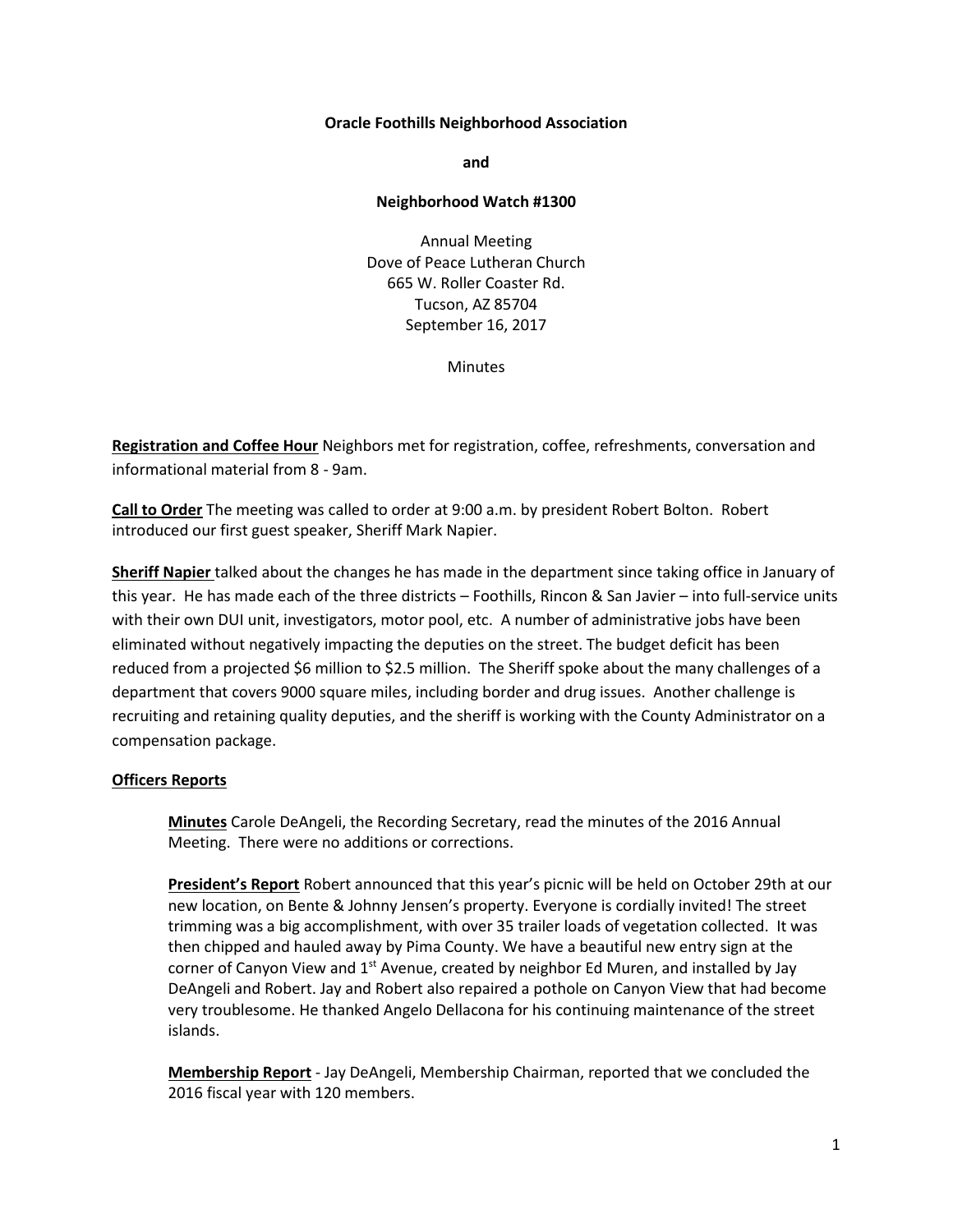**Treasurer's Report** – Jay reported income of \$5,528, expenditures of \$6,335 and cash on hand as of 8/31/17 is \$13,457. It was moved and seconded that the Treasurer's Report be accepted. Unanimously approved.

# **Committee Reports**

**Website, Hospitality** Carole will be happy to consider any additions to the website, so please let her know what you'd like to see. As Hospitality Chair, she reports a lot of turnover this year, resulting in about 15 new residents. Leaving the neighborhood was OFNA board member Susan Berger and her husband, Robert Lanier. Carole introduced new neighbors Doug and Stephanie Morrison on Genematas, and David Rau and Brian Hilligoss on Yvon Dr. Passing away this year were neighbors Al Fishback, Helene Rawlins, Adelaide Reeves and Helen Kelly.

**Neighborhood Watch** –Carole DeAngeli, Area Leader, gave the crime report. There was only 1 burglary, but several incidents of mail theft, and scams. Carole urged everyone to get to know their neighbors and to report all suspicious activity to 911. Locking mailboxes are recommended, as well as prompt collection of mail and taking outgoing mail to the post office.

**Streets** Jay said that he works with the PC Dept. of Transportation to get them to fill roadside edges, sweep dirt and gravel from the roads, and that this is a continuing effort. He has been in discussion with PCDOT to have our street cracks filled and the streets sealed when the weather cools in the fall.

# **Old Business**

**Development** Robert reported that there has been no action on the plan to develop the Lodge property to our west since the Comprehensive Plan was amended. Circa 79 Salon moved into the former Chantilly Tea Room building and has been a good neighbor.

**Household Hazardous Waste** Carole read the report prepared by Barb Peck. She and Clark Arnold have been holding the collections four times a year. The city has not charged for the last two collections. We are considered a business, since we collect for the neighborhood, and thus must take our collection on Wednesdays. Neighbors are encouraged to participate. November 1<sup>st</sup> will be the next collection.

### **New Business**

Picnic Lisa Meder talked about the upcoming picnic, which will be held on October 29<sup>th</sup>. She invited everyone to attend and emphasized what a great event it is, with excellent food. For those willing to help setup, we begin at 7am on the morning of the picnic.

**Election of the Board** - Joan introduced the current board members, all of whom are on the slate for reelection. The slate consists of 13 current members. There was one nomination from the floor – Cathy Monro of Maria Dr. Cathy introduced herself to the group. It was moved and seconded that the slate be accepted as amended. The membership unanimously approved the new slate. The directors for the 2017-2018 fiscal year are: John Battaile, Robert Bolton, Jay DeAngeli, Delann DeBenedetti, Bente